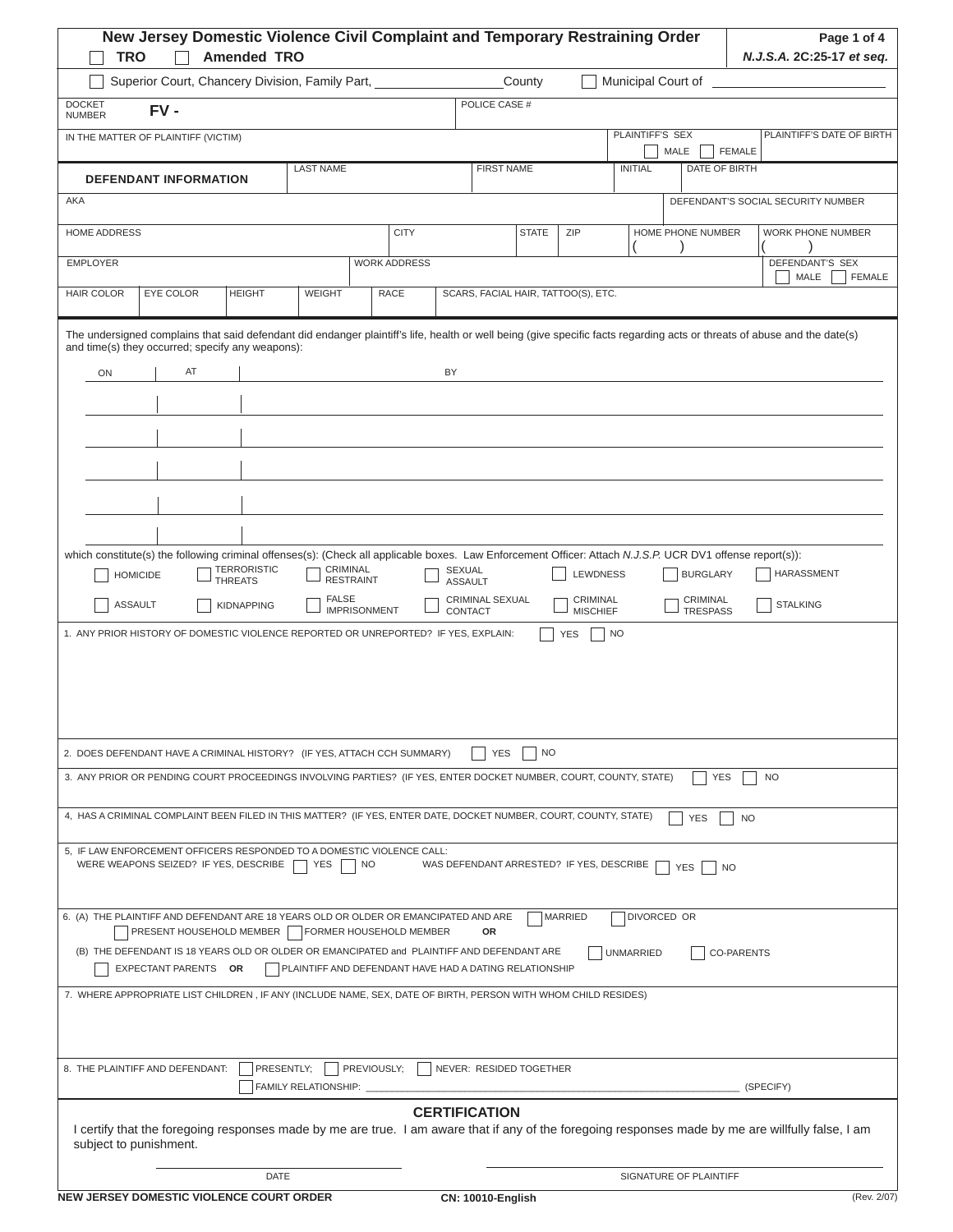| Page 2 | Ωf | 4 |
|--------|----|---|
|        |    |   |

| <b>DOCKET</b><br><b>NUMBER</b> |     | FV-         | DUMEJIIG VIULENGE GIVIL GUMFLAINI AND TEMFUNANT NEJINAINING.<br>UNDLN<br>i ay∈ ∠ ∪i ≒<br><b>DEFENDANT'S NAME</b>                                                                                                                                                                                                                                                                |
|--------------------------------|-----|-------------|---------------------------------------------------------------------------------------------------------------------------------------------------------------------------------------------------------------------------------------------------------------------------------------------------------------------------------------------------------------------------------|
|                                |     |             | PART 1 - RELIEF - Instructions: Relief sought by plaintiff                                                                                                                                                                                                                                                                                                                      |
|                                |     |             | <b>DEFENDANT:</b>                                                                                                                                                                                                                                                                                                                                                               |
| <b>TRO</b>                     |     | FRO GRANTED |                                                                                                                                                                                                                                                                                                                                                                                 |
| 1.                             | N/A |             | You are prohibited from returning to the scene of violence.                                                                                                                                                                                                                                                                                                                     |
| 2.                             |     |             | You are prohibited from future acts of domestic violence.                                                                                                                                                                                                                                                                                                                       |
| 3.                             |     |             | You are barred from the following locations: $\Box$ RESIDENCE(S) OF PLAINTIFF $\Box$ PLACE(S) OF EMPLOYMENT OF PLAINTIFF                                                                                                                                                                                                                                                        |
|                                |     |             |                                                                                                                                                                                                                                                                                                                                                                                 |
| 4.                             |     |             | You are prohibited from having any oral, written, personal, electronic, or other form of contact or communication with Plaintiff.                                                                                                                                                                                                                                               |
|                                |     |             |                                                                                                                                                                                                                                                                                                                                                                                 |
|                                |     |             |                                                                                                                                                                                                                                                                                                                                                                                 |
| 5.                             |     |             | You are prohibited from making or causing anyone else to make harassing communications to: Plaintiff                                                                                                                                                                                                                                                                            |
|                                |     |             |                                                                                                                                                                                                                                                                                                                                                                                 |
| 6.                             |     |             | You are prohibited from stalking, following or threatening to harm, stalk or follow: Plaintiff                                                                                                                                                                                                                                                                                  |
|                                |     |             | OTHER(S) - SAME AS ITEM 4 ABOVE OR LIST NAMES: __________________________________                                                                                                                                                                                                                                                                                               |
| 7.                             |     |             | You must pay emergent monetary relief to (describe amount and method):                                                                                                                                                                                                                                                                                                          |
|                                |     |             |                                                                                                                                                                                                                                                                                                                                                                                 |
|                                |     |             |                                                                                                                                                                                                                                                                                                                                                                                 |
|                                |     |             |                                                                                                                                                                                                                                                                                                                                                                                 |
| 8.                             |     |             | You must be subject to intake monitoring of conditions and restraints: [19] The manufacture of the subject to intake monitoring of conditions and restraints: [20] The manufacture of the state of the state of the state of t                                                                                                                                                  |
|                                |     |             |                                                                                                                                                                                                                                                                                                                                                                                 |
| 9.                             |     |             |                                                                                                                                                                                                                                                                                                                                                                                 |
| 10.                            |     |             | Prohibition Against Possession of Weapons: You are prohibited from possessing any and all firearms or other weapons and<br>must immediately surrender these firearms, weapons, permit(s) to carry, application(s) to purchase firearms and firearms purchaser<br>ID card to the officer serving this Court Order: Failure to do so may result in your arrest and incarceration. |
|                                |     |             | <b>PLAINTIFF:</b>                                                                                                                                                                                                                                                                                                                                                               |
| 11.1                           |     |             | You are granted exclusive possession of (list residence or alternate housing only if specifically known to defendant):                                                                                                                                                                                                                                                          |
| 12.                            |     |             |                                                                                                                                                                                                                                                                                                                                                                                 |
|                                |     |             |                                                                                                                                                                                                                                                                                                                                                                                 |
| 13.                            |     |             |                                                                                                                                                                                                                                                                                                                                                                                 |
|                                |     |             | Other relief for - Children: Later and the contract of the contract of the contract of the contract of the contract of the contract of the contract of the contract of the contract of the contract of the contract of the con                                                                                                                                                  |
|                                |     |             |                                                                                                                                                                                                                                                                                                                                                                                 |
|                                |     |             | <b>LAW ENFORCEMENT OFFICER:</b><br>You are to accompany to scene, residence, shared place of business, other (indicate address, time, duration and purpose):                                                                                                                                                                                                                    |
|                                |     |             |                                                                                                                                                                                                                                                                                                                                                                                 |
|                                |     |             |                                                                                                                                                                                                                                                                                                                                                                                 |
|                                |     |             |                                                                                                                                                                                                                                                                                                                                                                                 |
|                                |     |             |                                                                                                                                                                                                                                                                                                                                                                                 |
|                                |     |             |                                                                                                                                                                                                                                                                                                                                                                                 |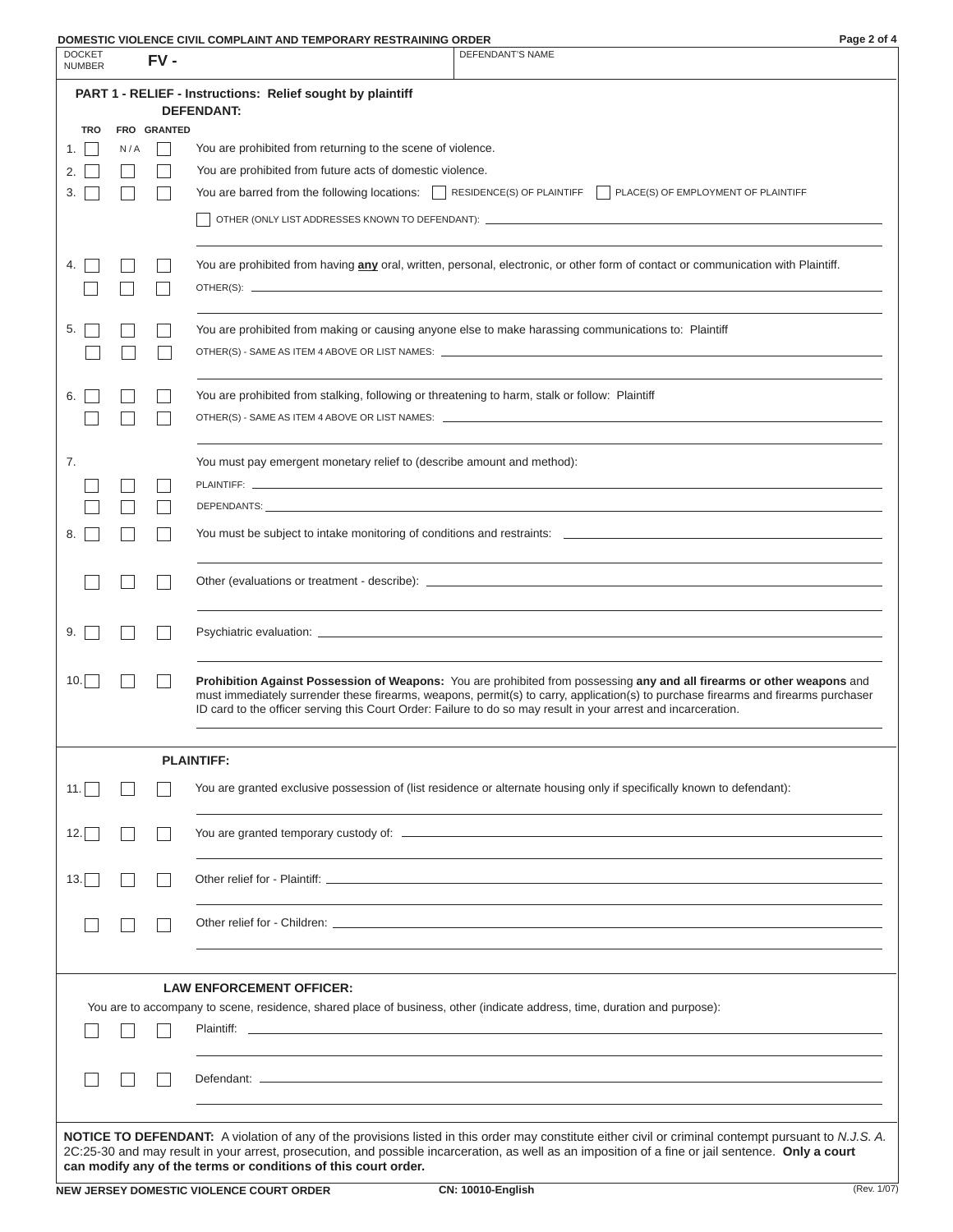|--|

| <b>DOCKET</b><br>$FV -$<br><b>NUMBER</b> | DEFENDANT'S NAME                                                                                                                                                                                                                                                                                                                                                                                                                                                                      |
|------------------------------------------|---------------------------------------------------------------------------------------------------------------------------------------------------------------------------------------------------------------------------------------------------------------------------------------------------------------------------------------------------------------------------------------------------------------------------------------------------------------------------------------|
|                                          | WARRANT TO SEARCH FOR AND TO SEIZE WEAPONS FOR SAFEKEEPING                                                                                                                                                                                                                                                                                                                                                                                                                            |
|                                          | To any law enforcement officer having jurisdiction - this Order shall serve as a warrant to search for and to seize any issued permit to carry a firearm,<br>application to purchase a firearm and firearms purchaser identification card issued to the defendant and the following firearm(s) or other weapon(s):                                                                                                                                                                    |
|                                          | 1. You are hereby commanded to search for the above described weapons and/or permits to carry a firearm, application to purchase a firearm and<br>firearms purchaser identification card and to serve a copy of this Order upon the person at the premises or location described as:                                                                                                                                                                                                  |
|                                          | 2. You are hereby ordered in the event you seize any of the above described weapons, to give a receipt for the property so seized to the person from<br>whom they were taken or in whose possession they were found, or in the absence of such person to have a copy of this Order together with such receipt<br>in or upon the said structure from which the property was taken.<br>3. You are authorized to execute this Order immediately or as soon thereafter as is practicable: |
|                                          | ANYTIME                                                                                                                                                                                                                                                                                                                                                                                                                                                                               |
|                                          | 4. You are further ordered, after the execution of this Order, to promptly provide the Court with a written inventory of the property seized per this Order.                                                                                                                                                                                                                                                                                                                          |
| <b>PART II - RELIEF</b>                  | <b>DEFENDANT:</b>                                                                                                                                                                                                                                                                                                                                                                                                                                                                     |
| <b>TRO</b><br>FRO GRANTED<br>1.          | No parenting time / visitation until further ordered;                                                                                                                                                                                                                                                                                                                                                                                                                                 |
|                                          |                                                                                                                                                                                                                                                                                                                                                                                                                                                                                       |
|                                          | Parenting time / visitation permitted as follows:                                                                                                                                                                                                                                                                                                                                                                                                                                     |
|                                          |                                                                                                                                                                                                                                                                                                                                                                                                                                                                                       |
| 2.                                       |                                                                                                                                                                                                                                                                                                                                                                                                                                                                                       |
| 3.                                       | You must provide compensation as follows:                                                                                                                                                                                                                                                                                                                                                                                                                                             |
|                                          |                                                                                                                                                                                                                                                                                                                                                                                                                                                                                       |
|                                          |                                                                                                                                                                                                                                                                                                                                                                                                                                                                                       |
| N/A                                      |                                                                                                                                                                                                                                                                                                                                                                                                                                                                                       |
| N/A                                      | For dependent(s): $\sqrt{2}$ is a set of the set of the set of the set of the set of the set of the set of the set of the set of the set of the set of the set of the set of the set of the set of the set of the set of the set                                                                                                                                                                                                                                                      |
|                                          |                                                                                                                                                                                                                                                                                                                                                                                                                                                                                       |
| N/A                                      |                                                                                                                                                                                                                                                                                                                                                                                                                                                                                       |
| N/A                                      |                                                                                                                                                                                                                                                                                                                                                                                                                                                                                       |
|                                          |                                                                                                                                                                                                                                                                                                                                                                                                                                                                                       |
|                                          |                                                                                                                                                                                                                                                                                                                                                                                                                                                                                       |
|                                          | Mortgage payments (specify amount(s) and recipient(s)): $\frac{1}{2}$<br>Rent                                                                                                                                                                                                                                                                                                                                                                                                         |
|                                          |                                                                                                                                                                                                                                                                                                                                                                                                                                                                                       |
|                                          | You are granted temporary possession of the following personal property (describe): __________________________                                                                                                                                                                                                                                                                                                                                                                        |
| <b>PART II - RELIEF</b>                  | <b>PLAINTIFF:</b>                                                                                                                                                                                                                                                                                                                                                                                                                                                                     |
|                                          | You are granted temporary possession of the following personal property (describe): __________________________                                                                                                                                                                                                                                                                                                                                                                        |
| <b>COMMENTS:</b>                         |                                                                                                                                                                                                                                                                                                                                                                                                                                                                                       |
|                                          |                                                                                                                                                                                                                                                                                                                                                                                                                                                                                       |
|                                          | <b>NOTICE TO DEFENDANT:</b> A violation of any of the provisions listed in this order may constitute either civil or criminal contempt pursuant to N.J.S. A.                                                                                                                                                                                                                                                                                                                          |
|                                          | 2C:25-30 and may result in your arrest, prosecution, and possible incarceration, as well as an imposition of a fine or jail sentence. Only a court<br>can modify any of the terms or conditions of this court order.                                                                                                                                                                                                                                                                  |